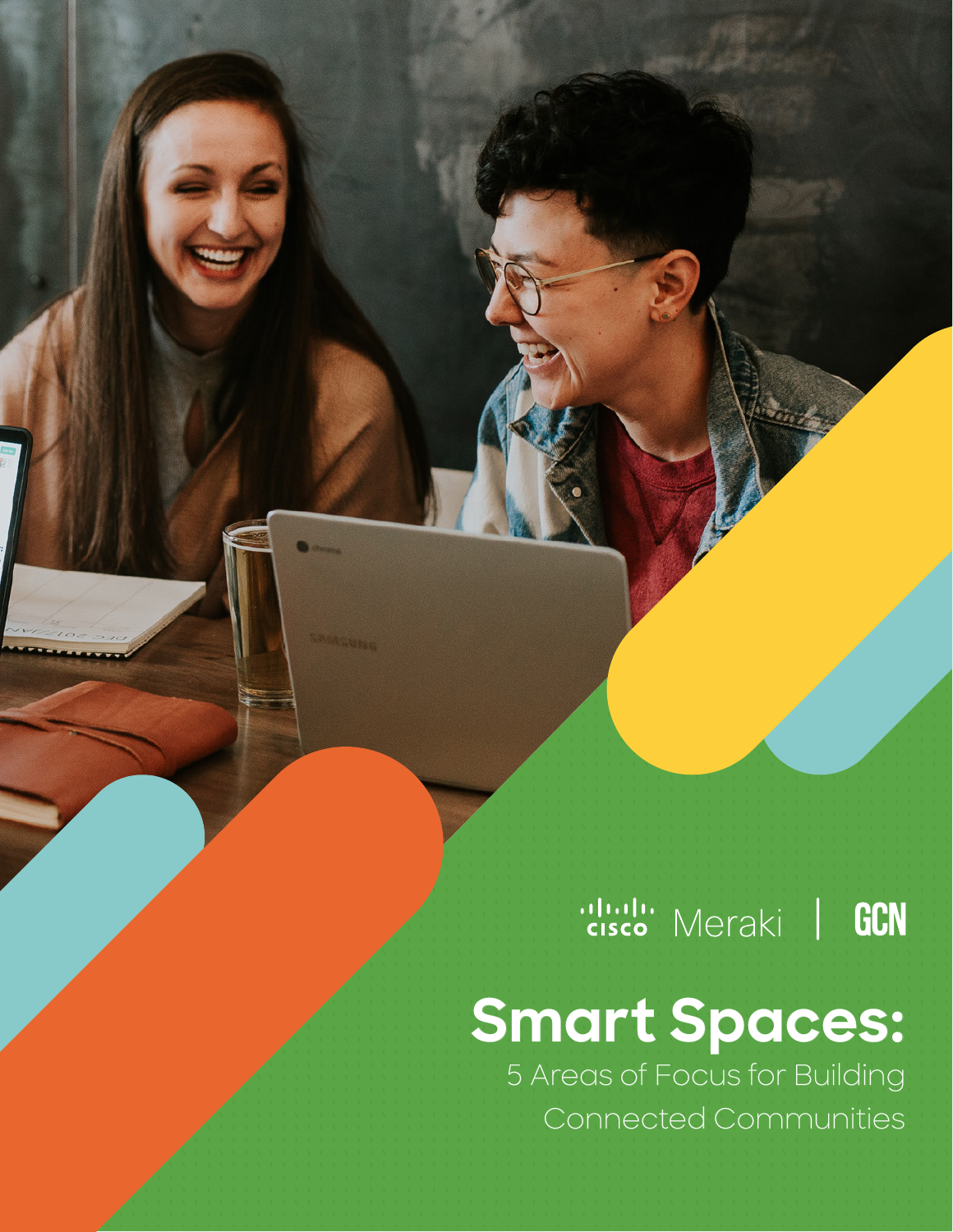#### **Introduction**

There's no doubt that the last few years have accelerated digital implementation in government and brought innovation to the forefront. During the COVID-19 pandemic, shifts in work structures and the need to rapidly modernize IT functions to serve both employees and constituents remotely sparked a renaissance in government technology adoption. But as state and local governments look to build on this technological framework, they are still facing several challenges. These include how best to serve constituents  $\equiv$  are becoming more digitally savvy, how to improve citizen experiences in line with the recent [CX Executive](https://www.whitehouse.gov/briefing-room/presidential-actions/2021/12/13/executive-order-on-transforming-federal-customer-experience-and-service-delivery-to-rebuild-trust-in-government/)  [Order](https://www.whitehouse.gov/briefing-room/presidential-actions/2021/12/13/executive-order-on-transforming-federal-customer-experience-and-service-delivery-to-rebuild-trust-in-government/) and how to improve equity and operations. Additionally, agencies need to consider how small IT teams can manage IT infrastructures that still have a mix of new and antiquated technologies.

Connected communities rely on smart spaces to answer many of the challenges related to operational efficiency. Indeed, by building smart spaces that make use of Internet of Things technologies like sensors that can collect data in conjunction with cloud-based networking, governments can inject greater visibility into operations. They can also tap into tools like artificial intelligence to glean insights that enable them to improve experiences for both citizens and government employees alike.



"It is incredibly important for all organizations to have the data available to make better decisions around the future of their spaces," says Collin Averill, Solutions Marketing Manager at Cisco <u>[Meraki,](https://meraki.cisco.com/)</u> and states in the state of the state of the state of the state of the state of the state of the state o

switching, security, and enterprise mobility management solutions.

"For a smart space, we see the importance of a network at the base of it that creates really rich and useful datant governments can use to make better decisions for employees and citizens."

Today's smart spaces tap into IoT technology to safely and securely gather information about parks, streets, community buildings and more to

**"It is incredibly important for all organizations to have the data available to make better decisions around the future of their spaces."**

> **Collin Averill** Solutions Marketing Manager, Cisco Meraki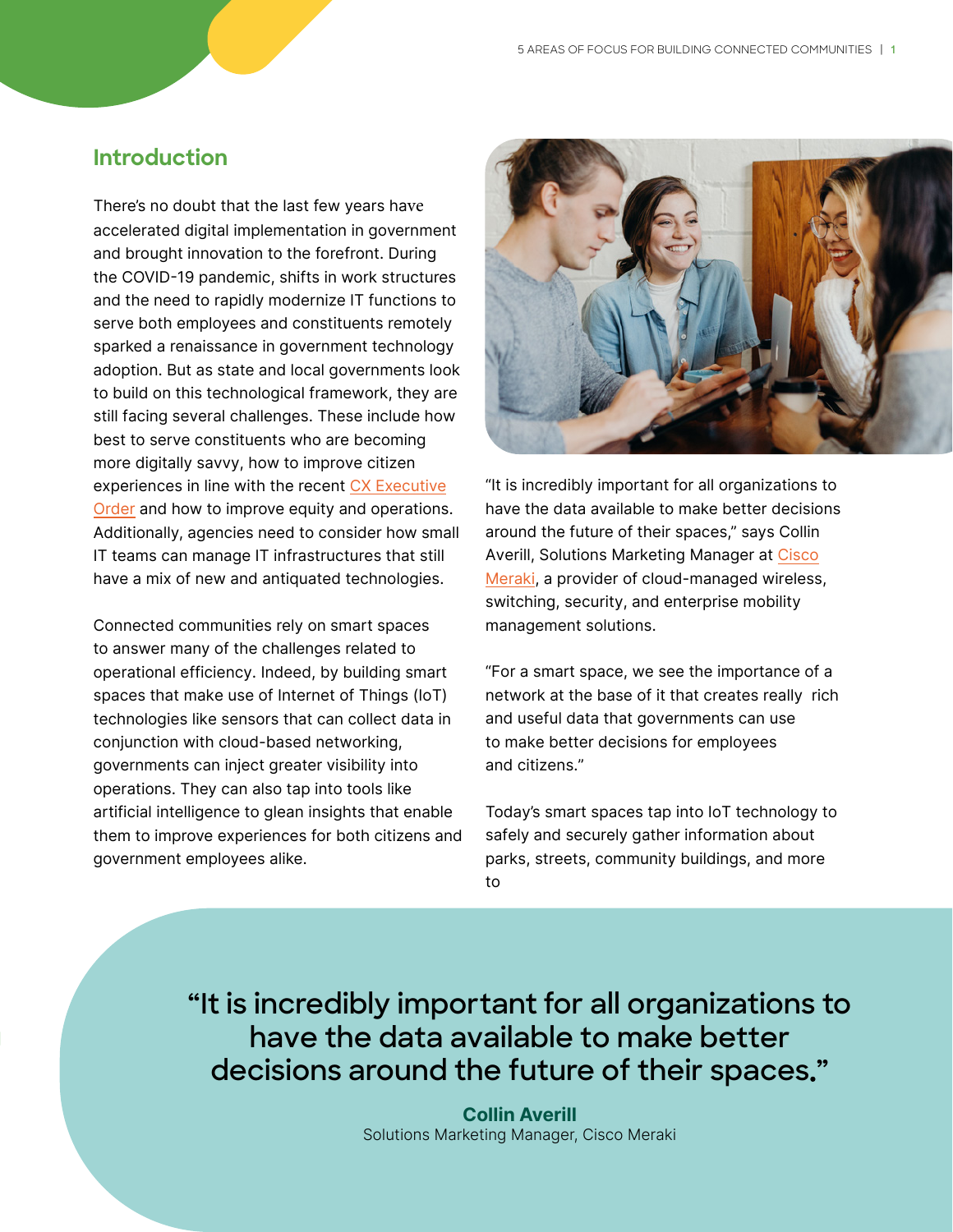help governments better maintain and manage those spaces.

For example, if a government is working to improve citizen safety, "using smart camera technology a city can monitor busy intersection traffic, pedestrian crosswalk usage, bike lane utilization, accident and close-call situations, etc.," says Christopher Allen, Government Audience Marketing Manager at Cisco Meraki. "They can then use that data to add traffic lights/signs, install additional lanes, or move pedestrian pathways."

Ultimately, the smart technology isn't just camera monetization, it can provide improved citizen safety and give cities opportunities to use real life data to plan for the future."

The time is ripe for state and local governments looking to pursue this technology as key federal grants, like the [American Rescue Plan Act \(Public](https://www.govinfo.gov/app/details/PLAW-117publ2)  [Law 117-2](https://www.govinfo.gov/app/details/PLAW-117publ2)) and the forthcoming [Infrastructure](https://www.govinfo.gov/app/details/PLAW-117publ58)  [Investment and Jobs Act \(Public Law 117–58\)](https://www.govinfo.gov/app/details/PLAW-117publ58), provide an opportunity for state and local governments to tap funding to further connected infrastructure. The IIJA, in particular, allocates \$100 million over five years for projects that aim to increase connectivity across the country, including expanding network connectivity and tapping into IoT, sensor-based infrastructure, and more.

#### **1. Above All, Enable Connectivity**

Connectivity is the lifeblood of a smart space. As the world becomes more digital and people begin to expect digital options for services once only offered in person, government organizations should ensure they have both the wired and wireless

technologies necessary to connect workers, constituents, and devices. While it may seem simple, the last few years have brought the widespread need for equitable connectivity across the country.

"We know that in any city or state there is a need for reliable wireless connectivity in strategic locations," says Averill. "The pandemic has really highlighted how internet instability can disproportionately impact certain groups or communities."

When pursuing smart spaces, state and local governments should partner with community organizations to prioritize rolling out fast, reliable connectivity to all constituents.

### **2. Keep IoT Devices Top-of-Mind**

With reliable and secure connectivity underlying IoT devices like smart cameras and sensors, state and local governments can tap into the network of devices to glean greater visibility and insights

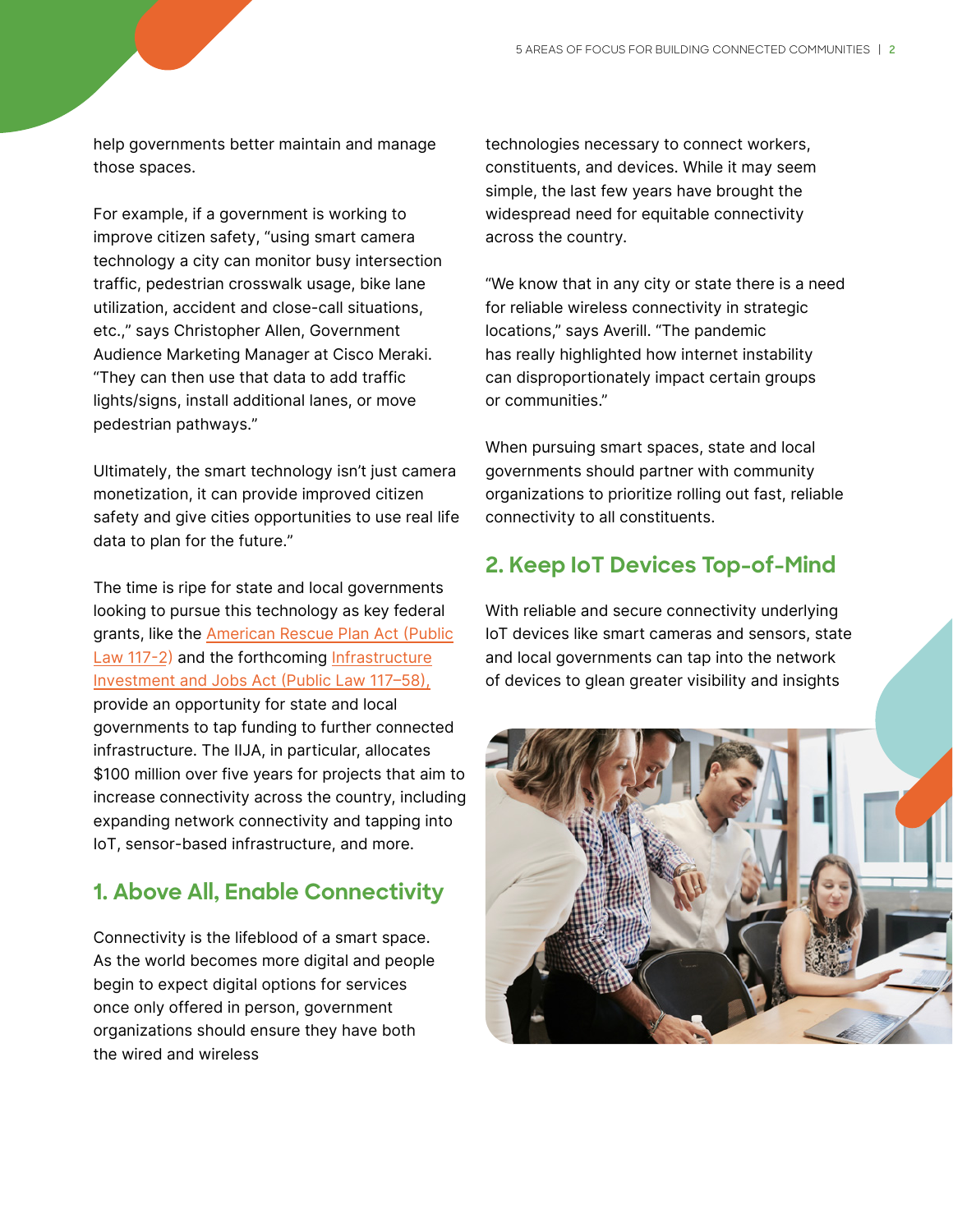that can be used to improve operations like maintenance and management.

"It's about the convergence of the digital with the real world," Allen says. "In the past, we would have CCTVs monitoring public spaces and government offices, but today, we can connect IoT devices and sensors to our Wi-Fi technology and use AI and ML to deliver data analytics that help governments understand the big picture."

Smart cameras, for example, can provide security and offer insight into availability, spatial occupancy, and desk availability for workers. Sensors, which offer insight into temperature, air quality, and more, can also help to monitor and manage a space, tracking key data points and adjusting them as necessary to improve comfort and efficiency. This, in turn, can help organizations improve sustainability and meet environmental goals.

#### **3. Empower Data-Driven Insights**

IoT devices can offer valuable data for government organizations, but data in a vacuum is of inferior worth. What makes data truly valuable is when it's analyzed to provide insight and made easily accessible to decision-makers when they need it.



For this reason, agencies should be sure to pair data collection with technologies like AI/ML that can help to transform vast volumes of data into insights.

"AI/ML can help agencies identify trends, how best to look out for customers, and how they can improve experiences for them," says Averill. "It can help to solve business challenges."

Allen says, "Our goal is to find ways to help government agencies serve all citizens and provide more effective services."

**"AI/ML can help agencies identify trends, how best to look out for customers, and how they can improve experiences for them."**

> **Collin Averill** Solutions Marketing Manager, Cisco Meraki